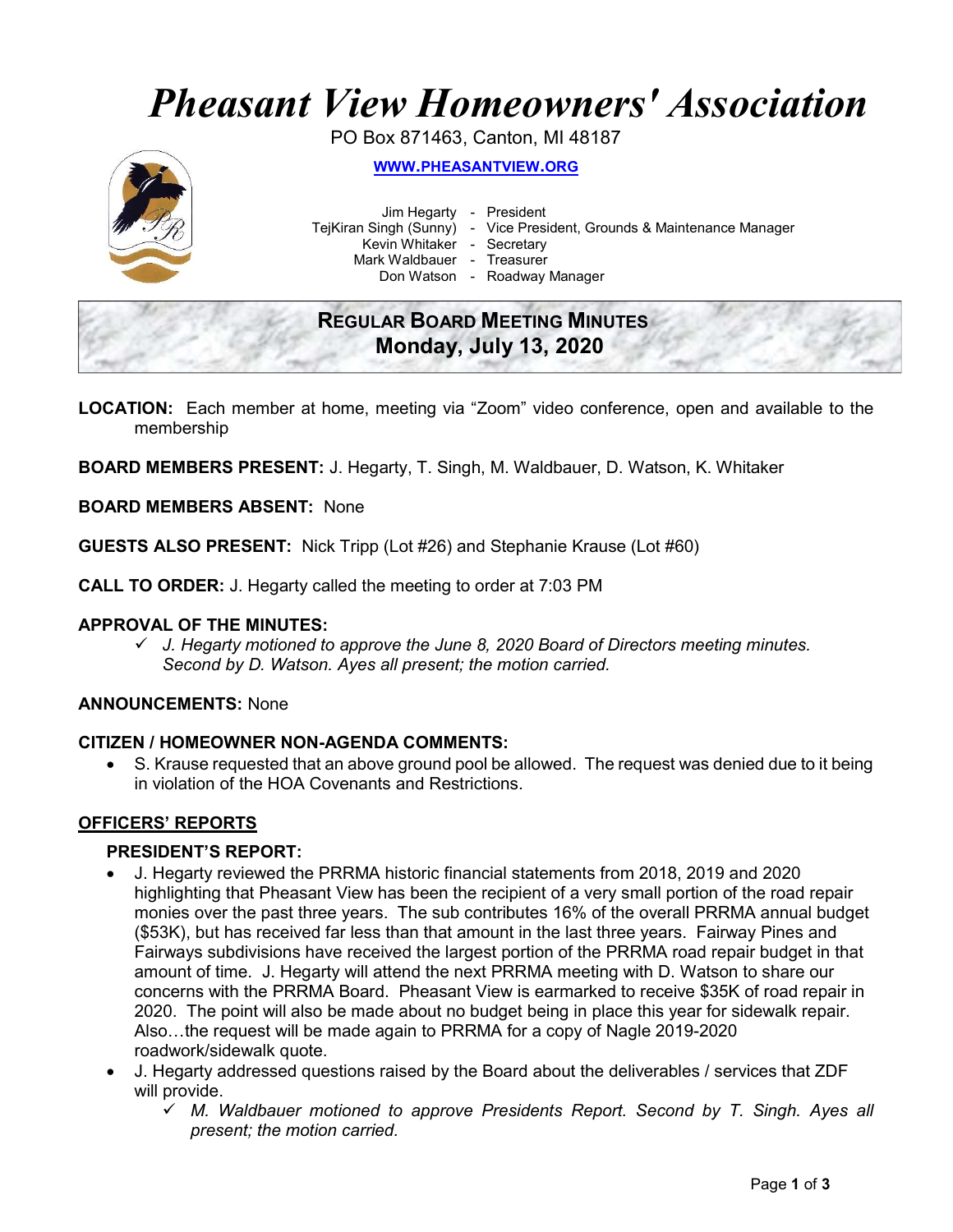### VICE PRESIDENT'S REPORT:

- All but three (3) out of the original 22 homeowners that were in violation to our C&R's related to garbage cans being visible from the street have complied. Two letters had been issued to the original offenders.
- T. Singh reached out to Canton Township requesting their involvement in pursuing homeowners that have not replaced dead curb trees or don't have the required number of trees along the curb. N. Tripp (Lot # 26) announced he would address the trees on his property that are dead. Lot #148 will be sent a FINAL notice to plant another tree along the curb.
- The homeowner at Lot #155 has been storing a boat in his driveway beyond the allowable amount of time. If not removed in the next week, a formal letter will be issued to the homeowner announcing the violation.
- T. Singh to draft a letter to homeowners reminding them of the Canton ordinance to prune curb trees up to seven (7) feet. His draft will be provided to June for distribution to the subdivision.
	- $\checkmark$  J. Hegarty motioned to approve Vice Presidents Report. Second by D. Watson. Ayes all present; the motion carried.

#### SECRETARY'S REPORT:

No report.

#### TREASURER'S REPORT:

- The Carrington Mortgage Services (Lot #25) has finally paid their 2020 annual assessment. A \$110 late fee and interest charges were applied to the outstanding balance of \$25 to settle the account.
	- $\checkmark$  J. Hegarty motioned to approve the Treasurer's Report. Second by T. Singh. Ayes all board members present; the motion carried.

# DIRECTOR and COMMITTEE REPORTS

#### ROADWAY MANAGER'S REPORT:

- The north entrance monument light that had burned out has been replaced.
- The three dead trees located in the berm were removed and their stumps ground. The decision was made to plant grass seed at the site of the removed trees for now. The trees may be replaced in the fall based on our 2020 Budget.
- Sprinkler zones #7 and #8 were repaired by Oakley Landscaping. A sprinkler controller in culde-sac #3 begin working and did not need to be replaced.

# ARCHITECTURAL REVIEW COMMITTEE (ARC):

- Lot #152 requested to remove their existing bronze fence and replace with Ultra 48" Aluminum bronze fence, remove existing deck and brick pavers and install Unilock Beacon Hill Fossil brick pavers and modify existing landscaping beds to surround a new fence as outlined in the request. The request was APPROVED by the PVHA Architectural Review Committee.
- Lot #59 requested to paint their house as outlined in the plan provided for 2125 Stonebridge Way. The request was APPROVED by the PVHA Architectural Review Committee.
- Lot #159 requested to replace all the existing rock and mulch with 1.5" river rock all around your home and install a shade back by the pool as outlined in their request for 1508 Crowndale Lane. The request was APPROVED by the PVHA Architectural Review Committee.